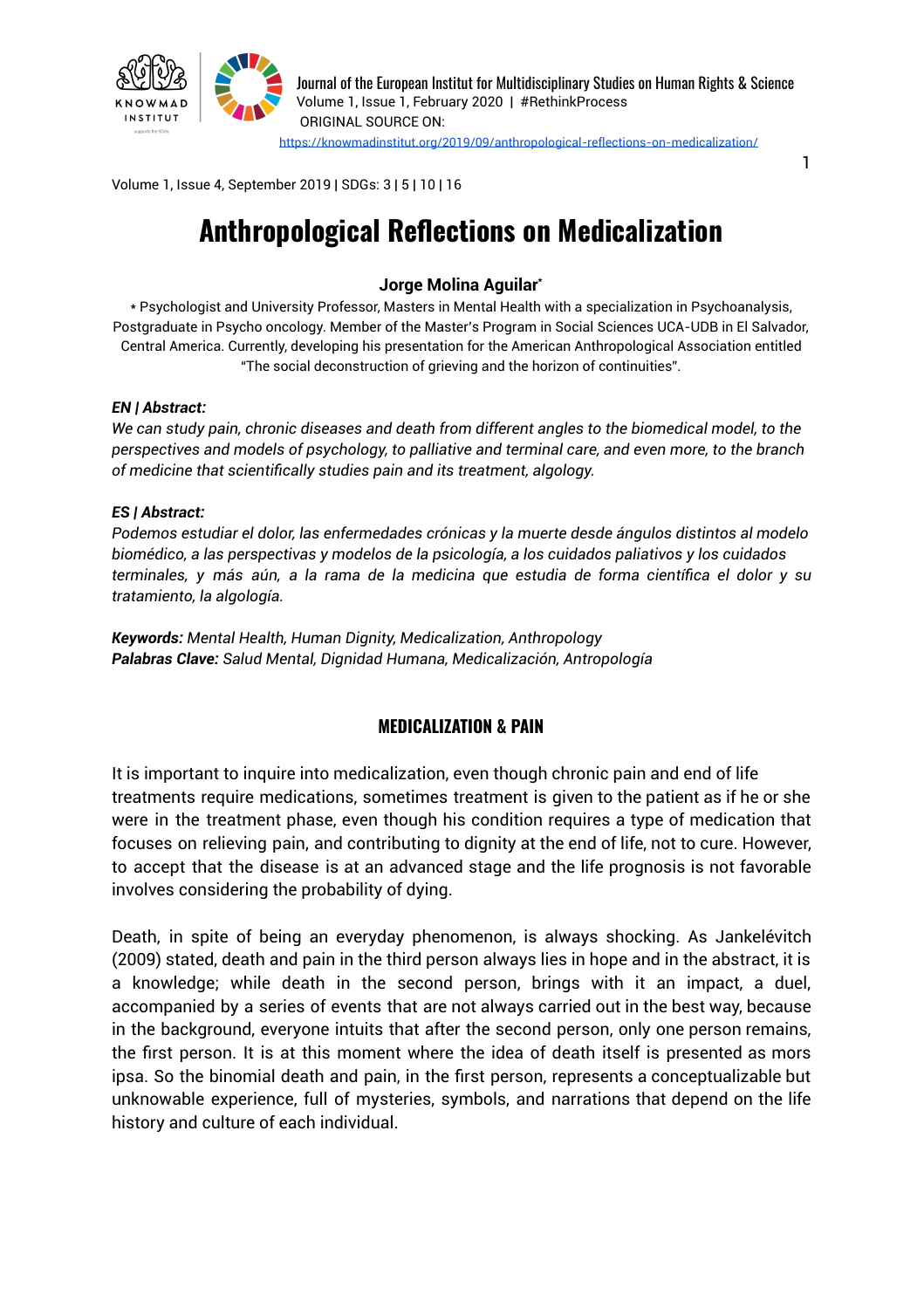

2

Medicalization as a term appeared in sociological literature and was used to refer to focused on the deviations, then went on to explain and investigate other human conditions; in the end, it was expanded until it was barely questioned, or questioned in a reactive way, leaving hidden its roots and even more, the social consequences, including the pathologization of some differences in behavior and human condition, as well as the individualization of the problems, thus minimizing, the social and political dimensions in people's lives (Conrad and Bergey, 2015).

Reflecting on medicalization implies understanding that for sociology it is important to analyze and pay attention to the emergence of medical categories, while that, for anthropology, it will be imperative to focus on institutional and epistemic power and that biomedicine possesses, even as a cultural authority. Conceptually, it will be important to clarify that we refer to medicalization when we talk about the process where non-medical problems are defined and treated as if they were a problem, commonly justifying some type of medical treatment (Conrad and Bergey, 2015).

Anspach (2001) describes how medical technology accompanies the growth of medicalization, and this is usually encouraged and promoted by pharmaceutical companies. Recent studies analyzing the pharmaceutical industry and associated economic policies mention that medicalization was an important topic starting in the 1960s, and the first academic critics of this phenomenon were Foucault and Szasz (Sismondo, 2015).

Michel Foucault (2008), develops the idea of classical episteme, recognizing three major domains, including natural history, which has the task "to have the data of observation in an orderly and methodical space, defined as the nominalization of the visible, the taxonomic arrangement of living beings that is used for an appropriate nomenclature" (p.157).

This idea of nominalizing was also accompanied by the normalization of the individuals, and of course, populations. Medicine played and still plays an important role in the formation of this modality, exercising the power, through the concepts of normality and abnormality, this is how medicine invents a society that functions based on norms, and not always in a harmonious way with the law. Medicalization refers to a process that is characterized by a political function in medicine, and for an "indefinite and limitless extension of the intervention of the medical knowledge" (Foucault, 1999, p.48-53).

In the 1940s-1950s, health became the subject of political struggle, and was an important part of the macroeconomic sphere, alluding to the fact that health required income redistribution policies. In the face of this, two consequences arise, one, medical risk (bio-history), and the other, indefinite medicalization, that is to say, medicine is imposed on people in an authoritarian way, its domain extends to life in general and not only to diseases (Foucault, 1999).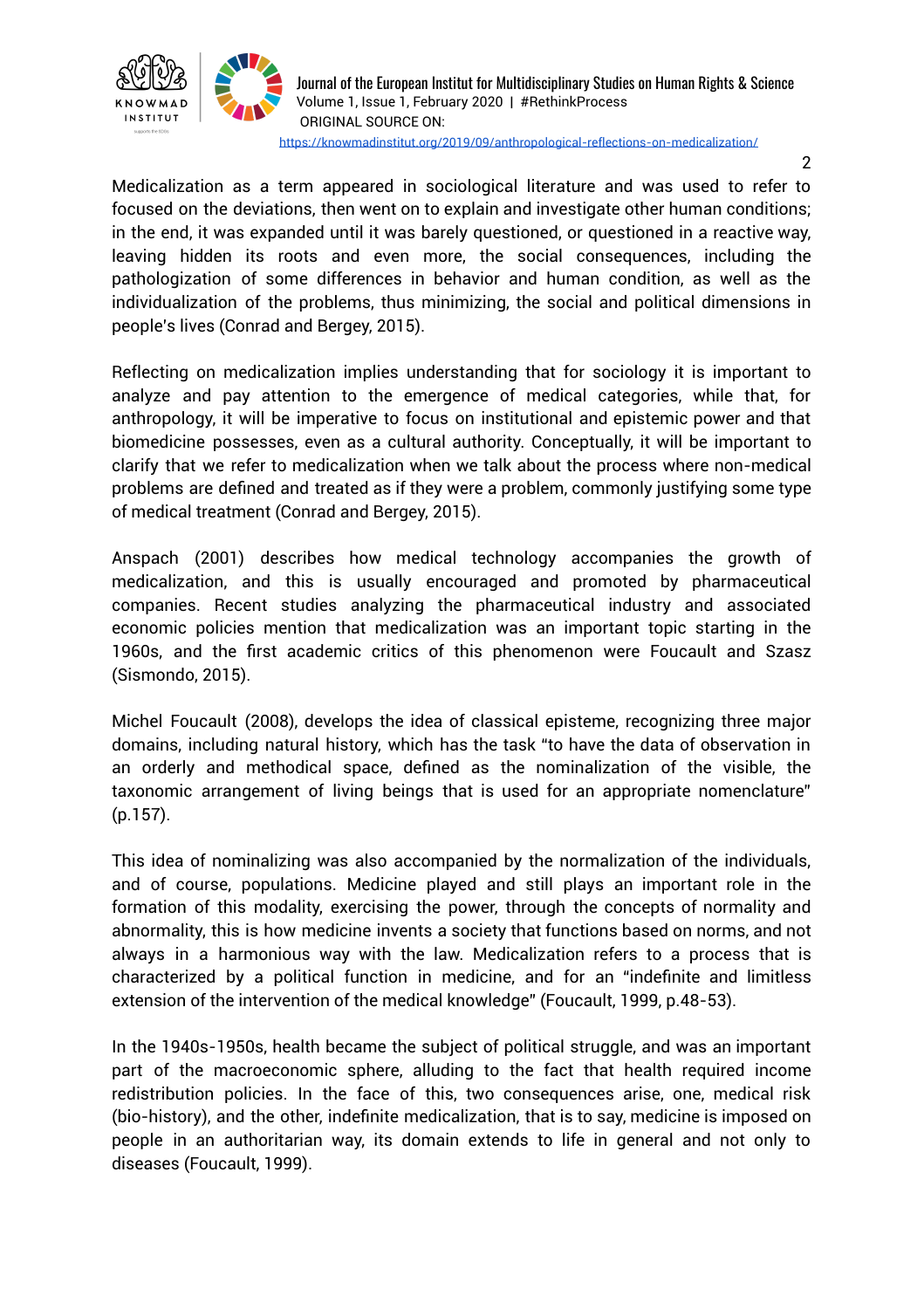

3

Some feminists and academics return to Foucault's work, especially to discuss gendered categories of mental health, such as anxiety, depression, and hysteria, and analyze events associated with women's lives, such as menopause or childbirth, and how medicalization defines and participates in them.

Further analysis mentions that medicalization simply opens the way to pharmaceuticals, an idea that becomes plausible when evidence is found of how the categories described are usually associated with the discovery of new classes of drugs, e.g. depression.

This category becomes important after the 80's as, before, was associated with older people, but with the arrival on the market of the drug Prozac – by Eli Lilly – in 1987, there was an increase in the number of people diagnosed with depression. Today the World Health Organization predicts that, in twenty years, people will be much more affected with depression, in contrast to any other health problem (Healy, Williams and Whitaker cited in Sismondo, 2015).

# **I. ALTERNATIVES AT THE END OF LIFE**

An alternative in relation to the subject of pain and death, is from the anthropological point of view, where different types of pain are taken into consideration, classified by their origin, by factors involved in terms of perception and answer, and also, to know that it is possible to reflect about death and dying, from the meanings attributed to experience, to verbal and non-verbal manifestations (anthropology of gestures). From this point of view, medicine will take care of the patient as a person who possesses an inseparable somato-psychic and socio-cultural unity, and where to die is seen from the experience and the meaning, from the suffering subjectivity and not exclusively from disease as objective reality (Campos-Navarro, 2016).

Before proposing alternatives, it will be important for health workers to see themselves as responsible for taking care of the two dimensions, somato-psychic and socio-cultural, with the same zeal. Protecting the professional exercise and the patient from an unbalanced view, where the focus of attention is exclusively biomedical, attending more to the disease as an injury or organ damage, and less to the patient, discarding the suffering of the sick person. This process can easily be associated with the subsequent objectified and depersonalized vision of the patients, reduced to an injury, and on this occasion to "cases" waiting to die.

After briefly getting to know this vision from the point of view of medical anthropology, it will be important to emphasize the role of communication, and even more so, in the ability to listen to the patient who is at the end of his life. Wherever the source of meaning that the patient has towards death and dying, it will be necessary to know and to respect his world view, for the understanding of the representations that the same person has about the end of life.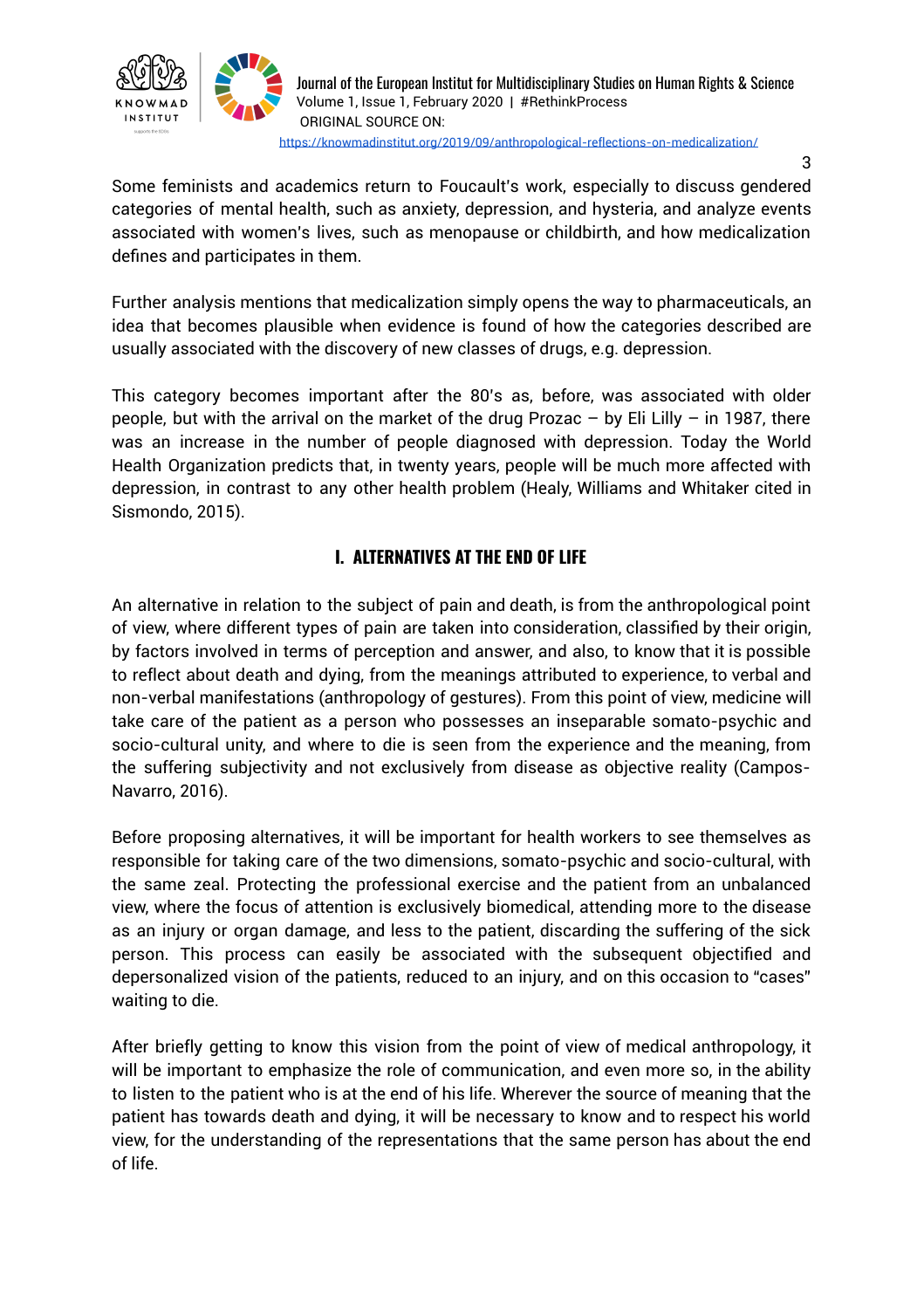

Journal of the European Institut for Multidisciplinary Studies on Human Rights & Science Volume 1, Issue 1, February 2020 | #RethinkProcess ORIGINAL SOURCE ON: <https://knowmadinstitut.org/2019/09/anthropological-reflections-on-medicalization/>

4

Without falling into pre-established agendas, as in many places happens, e.g. a specific type of intervention is imposed on the mourner, from psychology, and sometimes from religion, these are not always consistent with the world view and the representations of the patients and the significant persons who are accompanying them (Campos-Navarro, 2016).

Finally, four facets are highlighted as necessary to achieve this vision from the point of view of anthropology, based on the work of José Luis Díaz, applied to medical knowledge and, in this case, exemplified by the patients who are at the end of life. First, to have a detailed knowledge of the disease and the real situation of the patient, not to give hope through unnecessary speeches and medications, accepting the prognosis is based on recognizing the disease and the state in which the patient is. Second, compassion or compassionate understanding of the patient's experience, take care of the illness, accept that the patient is a person, and that he or she is in a difficult moment in their life: facing the probability of dying. Thirdly, communication based on the empathy (verbal and non-verbal) between the patient, the doctor, the health team and the significant persons accompanying the patient. Communicate a terminal diagnosis and related treatments is not a simple task, but depersonalization and objectification are also not the best option; finally, the knowledge, respect and tolerance to the patient's worldview of life and death, the meaning of dying, intertwined social and cultural contexts of the patient and of the significant persons accompanying him or her (Campos-Navarro, 2016).

After analyzing other perspectives, unrelated to the medicalization of health in pain, chronic diseases and terminal patients, we can say that health, illness, and death imply a previous knowledge, and that knowledge lives cultural and socially within a community, articulated to a dynamic constant of its social, historical, cultural and circumstantial contexts. Even so, these concepts are not static, but dynamic, and it is important to inquire into the patient's historical framework and the worldview from which they are born and develop.

That is why, before thinking about mourning -another interesting subject-, it is important to think about the meaning attributed to death, and to dying, without ruling out that thinking about death implies thinking about life. A more detailed examination of this analysis obliges us to understand these phenomena not only from anthropology, but also from philosophy, peripherilosophy, history, doxography, sociology and most importantly, from people and their communities. Therefore, it is necessary to contribute knowledge from these disciplines, in order to deconstruct and re-construct a knowledge that meets the needs of patients.

This work is not intended to be exhaustive or conclusive, there is much to research and develop on the subject. May this small reflection serve as a starting point for further research; if this has attracted the reader's attention to this point, and fosters debate, constructive criticism and dialogue between disciplines to produce knowledge that fertilizes human development, then the objective has been achieved.

– Translation made possible by the collaboration and courtesy of Luis Sarmento –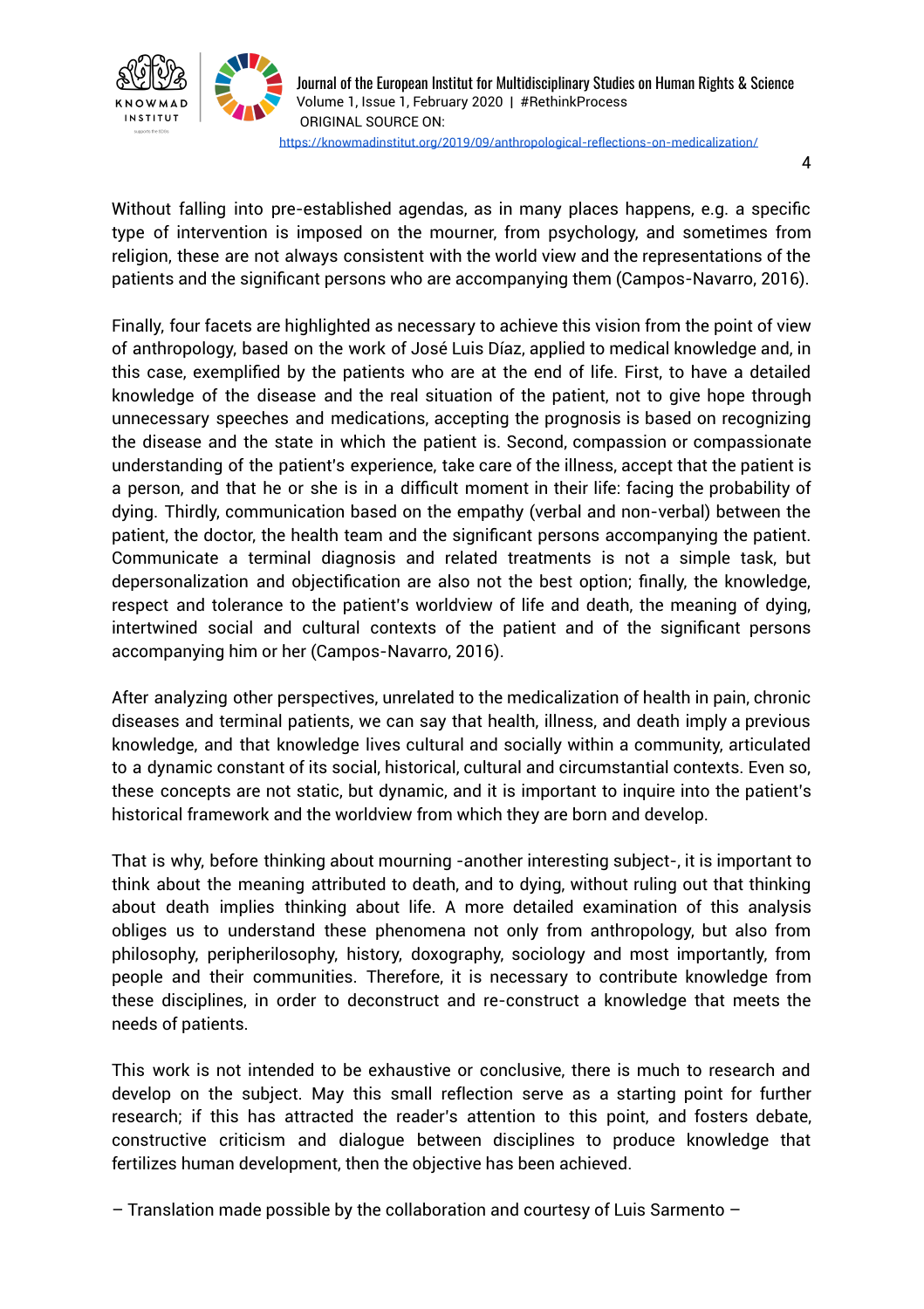

# REFERENCIAS

- ➔ Anspach, R. (2001) Gender and Health Care. Medicalization and Medical Technology.
- → International Encyclopedia of the Social & Behavioral Sciences.
- ➔ Campos-Navarro, R. (2015) Antropología médica e interculturalidad. Capítulo 8
- ➔ Antropología médica aplicada. Universidad Nacional Autónoma de México.
- → Facultad de Medicina. México, McGraw Hill.
- ➔ Conrad, P., Bergey, M. (2015) Medicalization: Sociological and Anthropological Perspectives. Segunda Edición. International Encyclopedia of the Social & Behavioral Sciences.
- ➔ Foucault, M. (1999) Obras esenciales. II Estrategias de poder. Barcelona, Paidós.
- ➔ Foucault, M. (2008) Las palabras y las cosas. Una arqueología de las ciencias humanas.
- → Buenos Aires, Siglo XXI.
- ➔ Jankélévitch, V. (2009) La Mort. (La muerte). Traducción por Manuel Arranz Lázaro.
- ➔ Guada Impresores: Valencia España.
- ➔ Norwood, F. (2015) End of Life Choices. Future Directions and Alternative Choices at the
- → End of Life. International Encyclopedia of the Social & Behavioral Sciences.
- ➔ Sismondo, S. (2015) Pharmaceutical Industry: Political Economies of Drugs and
- ➔ Knowledge. Illness: From Medicalization to Pharmaceuticalization. International Encyclopedia of the Social & Behavioral Sciences.

## AUTOR

**First Author –** Jorge Molina Aguilar, Psychologist and University Professor, Masters in Mental Health with a specialization in Psychoanalysis, Postgraduate in Psycho oncology. Member of the Master's Program in Social Sciences UCA-UDB in El Salvador, Central America. Currently, developing his presentation for the American Anthropological Association entitled "The social deconstruction of grieving and the horizon of continuities". [https://www.researchgate.net/profile/Jorge\\_Molina\\_Aguilar](https://www.researchgate.net/profile/Jorge_Molina_Aguilar)

**Requests to authors –** Jorge Molina Aguilar,

[https://www.researchgate.net/profile/Jorge\\_Molina\\_Aguilar](https://www.researchgate.net/profile/Jorge_Molina_Aguilar)

## WAIVER

- $\triangleright$  The ideas, concepts and conclusions set out in this research article do not represent an official position of the European Institute for Multidisciplinary Studies in Human Rights and Sciences - Knowmad Institut gemeinnützige UG (haftungsbeschränkt).
- $\triangleright$  The content of this article and of this Journal is dedicated to promoting science and research in the areas of sustainable development, human rights, special populations, drug policies, ethnobotany and new technologies. And it should not be interpreted as investment advice.